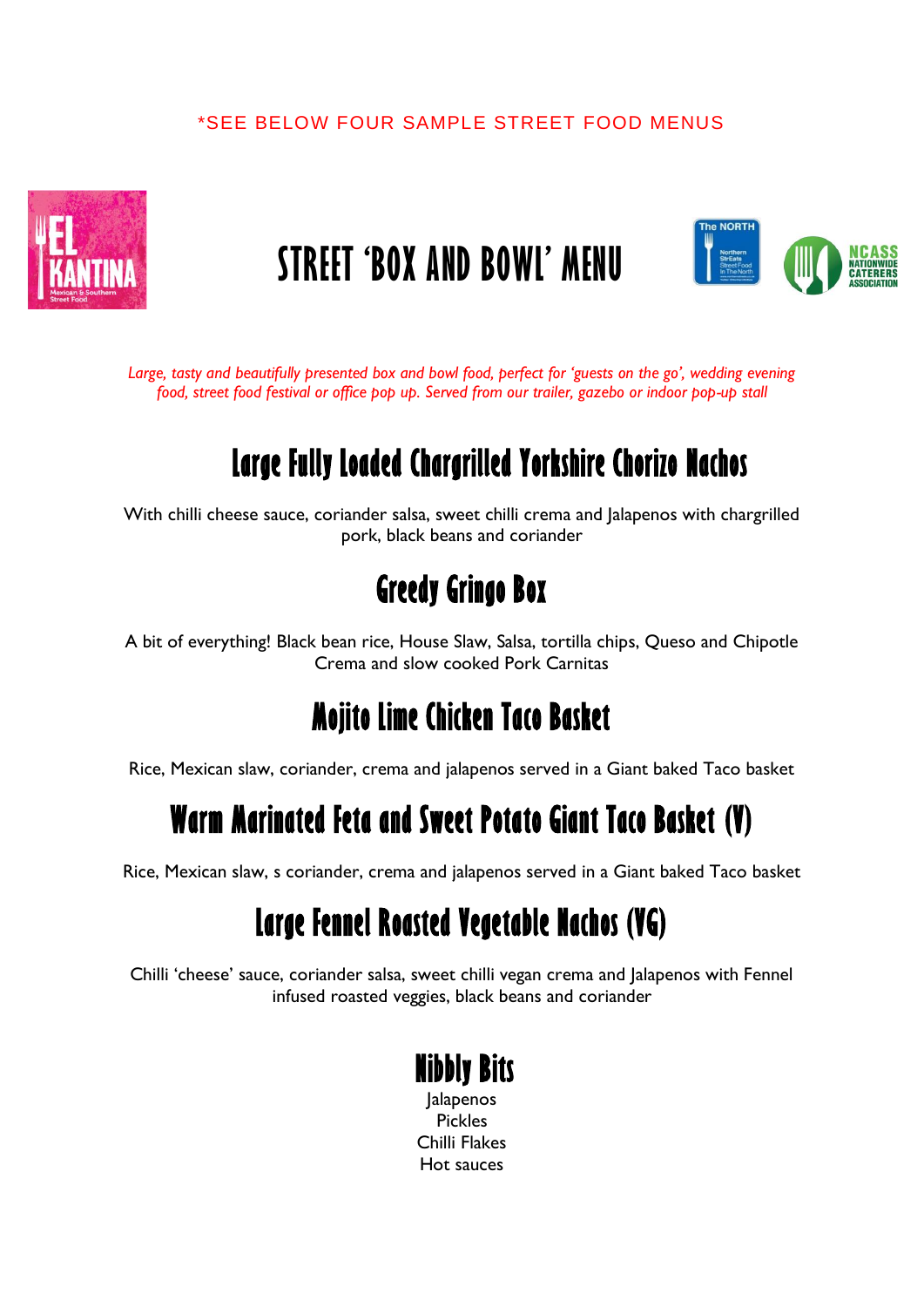



# **Street Food Giant Taco & Sides Sample Menu**

Plated mains and sides with an elegant appearance. Food served from our Trailer or colourful branded gazebo or indoor pop up stall. Perfect for a premium look street food wedding, corporate event or popup

# **12 HOUR SLOW COOKED PORK CARNITAS GIANT TACO**

Baked Giant Taco nest filled with rice, slaw and slow cooked Pork Carnitas topped with sour Cream and Coriander... Jalapeno peppers optional!

# **MOJITO LIME PULLED CHICKEN GIANT TACO**

Baked Giant Taco nest filled with rice, slaw and our delicious house blend pulled Chicken topped with Lime Crema and Coriander… Jalapeno peppers optional!

# **WARM MARINATED FETA TORTILLA SALAD**

Tender marinated Feta Cheese with roasted sweet potato, red pepper, Jalapenos and red onion in a baked tortilla basket

Vegan Option available

#### **BIT ON THE SIDE**

Fat Nachos with salsa, cheese sauce, Chipotle cream, Coriander and Jalapenos

&

Mexican Jalapeno slaw with a maple and lime drizzle

**PIMP IT UP…**With our selection of hot sauce and pickles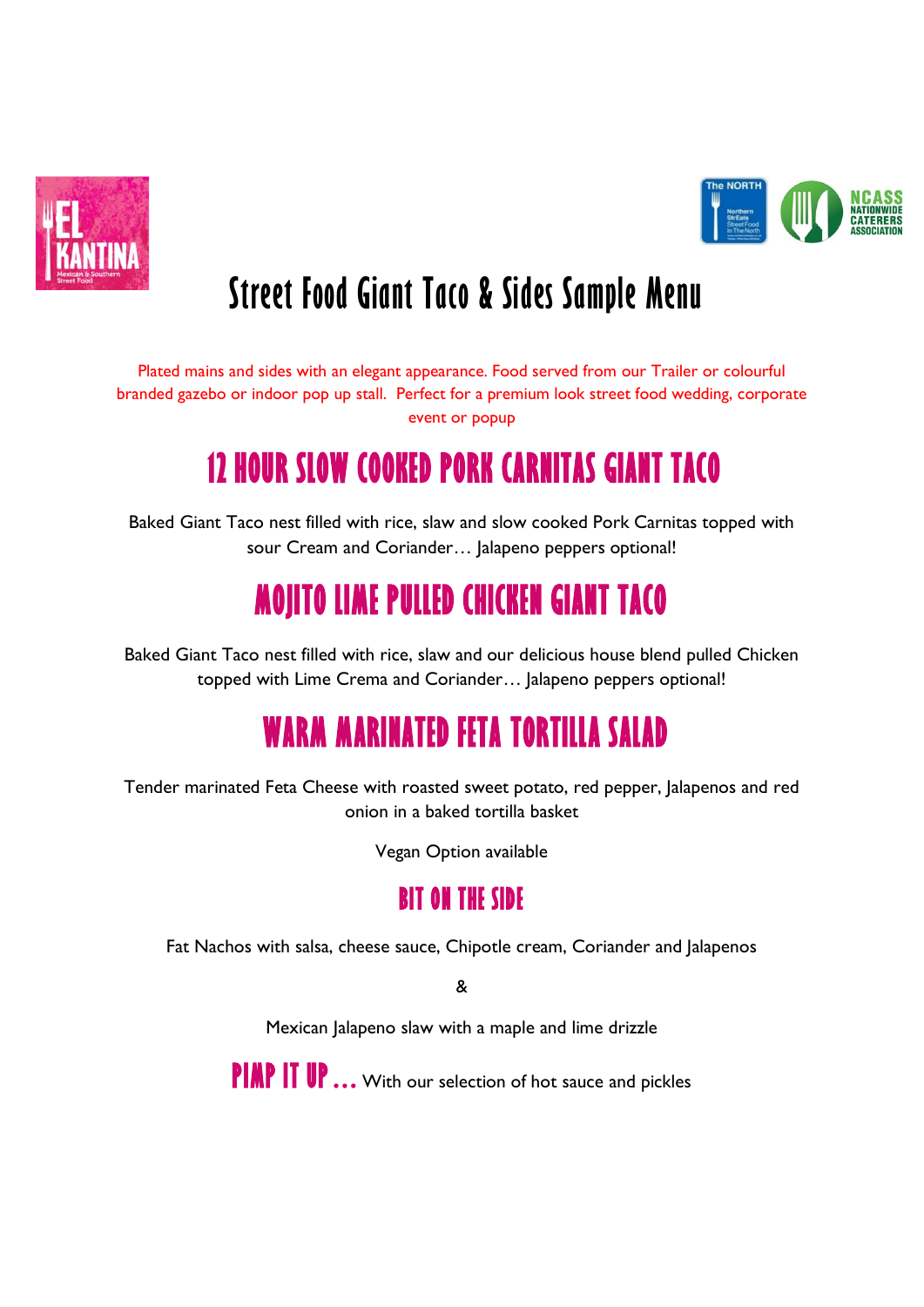



# **Street Food Sample Menu**

Plated street food meal perfect for wedding evening food or as a cost-effective way of serving guests at a wedding, private or corporate event. Food served from our colourful branded Gazebo, indoor pop-up stall or Trailer!

# **DEEP FILLED COWBOY BURRITO**

12-hour cooked, locally sourced Pork Carnitas stuffed into a large soft white tortilla with rice, cheese, beans, salsa, Crema and fresh lettuce

# **CHUNKY CHIPOTLE CHICKEN GIANT TACO**

Baked Giant Taco nest filled with rice, slaw and kick-ass pulled Chicken topped with Lime Crema and Coriander… Jalapeno peppers optional!

# **HALOUMI AND FIRE ROASTED PEPPER BURRITO**

Deep Filled Burrito with sticky chilli glazed Haloumi, Fire seared peppers, rice, salsa, lettuce and Crema

VEGAN OPTION AVAILABLE

### **BITS ON THE SIDE**

Fat Nachos with salsa, warm Queso, Chipotle cream, Coriander and Jalapenos

Sunshine Slaw with Rainbow peppers and a lime and mint drizzle

**PIMP IT UP…**With our selection of hot sauce and pickles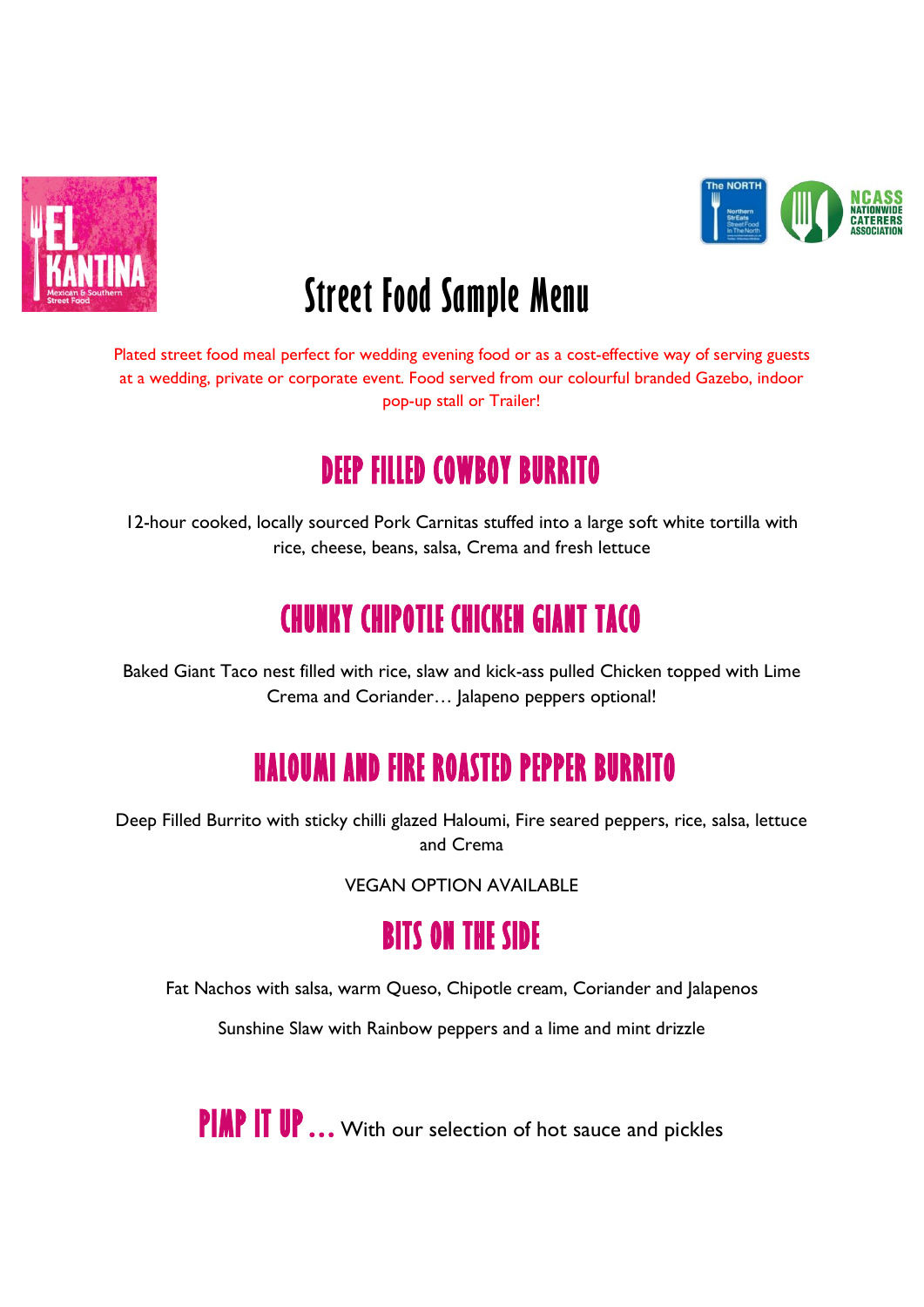

# **TEX-MEX STREET DISHES**



*These dishes are some examples from our popular Tex Mex Street Food menus. These dishes don't take themselves too seriously!*

### **CHOW DOWN CHORIZO CHILLI NACHOS**

**Spiced Chorizo Chilli and beans** over corn tortilla chips smothered in queso & Crema topped with salsa and jalapenos. Go naked or pimp up your Chow with one of our special El Kantina toppings. Choose from Sticky Chili or Sweet Mustard Sauce.

## **PIMPED UP HOT DOG**

With delicious toppings or straight up with ketchup and mustard!

#### **CONE OF LOVE**

**Cajun Home Fries** with our handmade Nutmeg Butter glaze topped with Spiced BBQ Pulled Pork, BBQ Jackfruit with El Kantina Sweetheart Slaw and Maple Mustard

# **BABY DOLL TACOS**

Two soft shell Tacos topped with your choice of **chunku chipotle chicken** or **slow cooked Pork**. Served with a pot of Queso and dipping chips, Mexican slaw and Jalapenos

#### **VEGAN SOMBRERO BASKET**

**Baked Tortilla nest** filled with fresh, dressed lettuce and slaw and topped with **Threebean vegan chilli** with **Vegan Crema and coriander**

**See below**